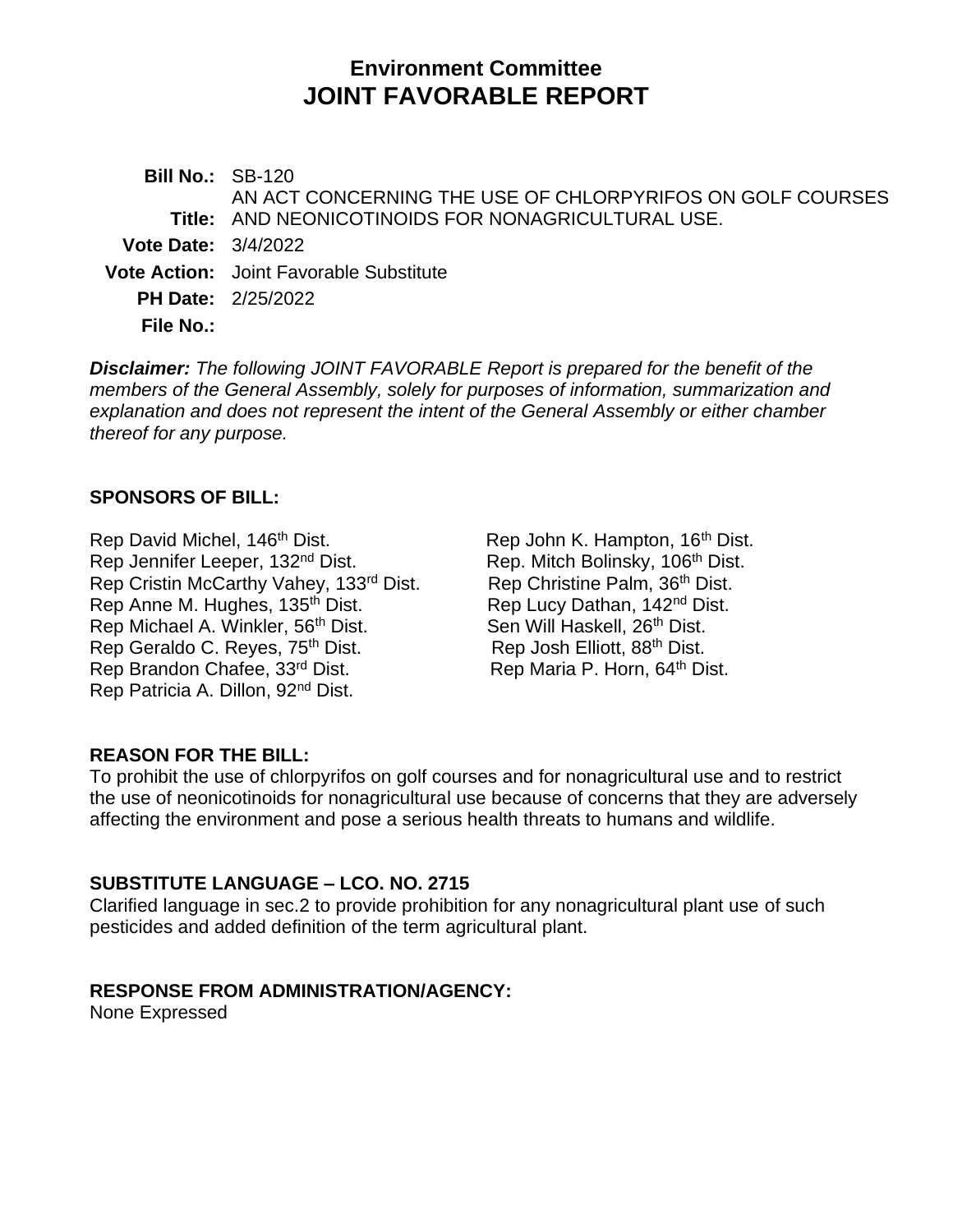# **NATURE AND SOURCES OF SUPPORT:**

# **Lori Brown, Executive Director, Connecticut League of Conservation Voters**

Supports SB 120 and supports the recommendations offered in the testimony of Beyond Pesticides. Neonicotinoids are major factors in the death of pollinators and other wildlife. In 2019 Connecticut pest control companies sprayed approximately 758 gallons of Chlorpyrifos on golf courses and crops in residential areas raising health concerns.

#### **Laura Cahn, Chairwoman, New Haven Environmental Advisory Council**

The New Haven Board of Alders passed a resolution banning use of pesticides on green spaces in 2017 and the ban cannot be enforced unless you pass this bill.

#### **Alicea Charamut, Executive Director, Rivers Alliance**

Chlorpyrifos is a highly toxic pesticide derived from a nerve gas and is a particular threat to children. Consider the information provided by Tara Cook-Littman on the dangers of this chemical. Neonicotinoids are neurotoxic pesticides linked to massive bee and insect losses.

#### **Patrick M. Comins, Executive Director, The Connecticut Audubon Society**

Chlorpyrifos is toxic to birds, freshwater fish, aquatic invertebrates and estuarine and marine organisms. Additionally, neonicotinoids can be extremely toxic to birds.

#### **Tara Cook-Littman, Ban Chlorpyrifos Now**

Lists many articles and studies on the dangers of the toxic chemicals Chlorpyrifos and Neonicotinoids.

#### **Jason Davidson, Senior Food and Agriculture Campaigner, Friends of the Earth**

Friends of the Earth requests the Section 2(2) read as follows: Not later than January 1, 2023, a person shall not sell, possess, or use pesticides containing neonicotinoids, as defined in section 22-61K, (that are labeled for nonagricultural use, as restricted use pursuant to subdivision (2) of subsection © of this section) except on an agricultural plant. The provisions of Section 2(1)2 shall not apply to a pet care, veterinary, personal care, or indoor pest control pesticide product. For purposes of the subsection, " Agricultural plant" means a plant, or part of a plant, grown, maintained, or otherwise produced for sale or trade, for research of experimental purposes, or for use in part or its entirety in another location and includes but is not limited to, grains, fruits, and vegetables, wood fiber or timber products; flowering and foliage plants and trees; seedlings and transplants; and turf grass produced for sod. "Agricultural plant" does not include pasture or rangeland used for grazing.

## **Victor De Masi, Conservation Chair for Connecticut Butterfly Association**

He is alarmed at the exposure of children to Neonicotinoids and the declines in butterfly and pollinator insect populations.

#### **Elizbeth Dempsey, Director, Conservation Coalition**

Ask that the bill language is amended to achieve the goal of updating our Pollinator Pathways Act of 2016.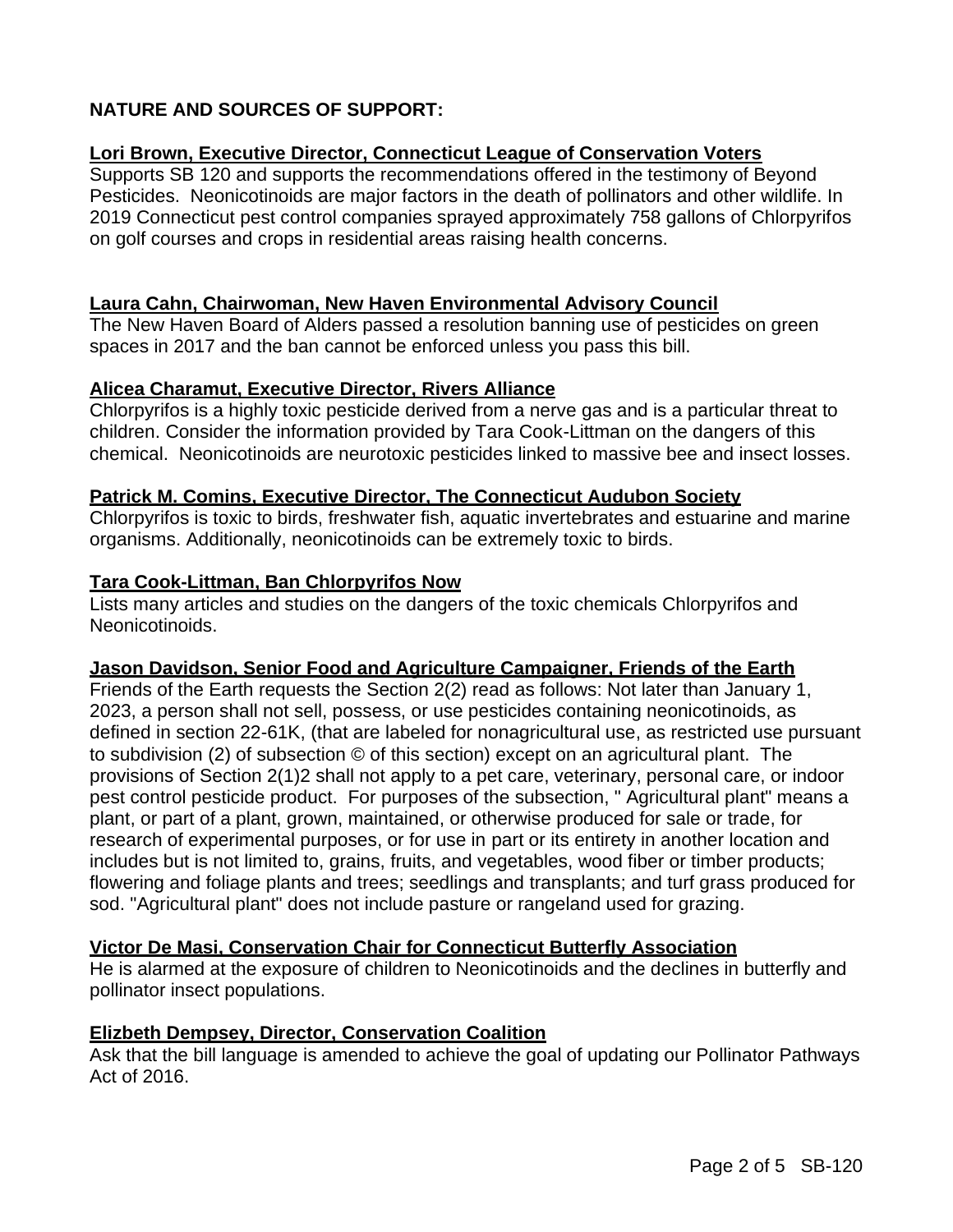# **Sarah Evans, PhD MPH, Assistant Professor, Icahn School of Medicine at Mount Sinai**

The risks of Chlorpyrifos and Neonicotinoid exposure to human health far outweigh the benefits. Children are uniquely vulnerable to the harmful effects of pesticides.

## **Sigrun N. Gadwa, MS, Chair, CBS Ecology & Conservation Committee**

They support SB 120, after the minor JFS modifications to the bill language suggested by "Beyond Pesticides". Its important to allow the use for veterinary and research purposes.

# **Ann Gadwah, Advocacy and Outreach Organizer, Sierra Club Connecticut**

The Sierra Club believes we must ban both chemicals from golf courses and nonagricultural use to protect Connecticut's resident's health, wildlife, and ecosystems.

## **Dennis L. Kern, President, Berlin Land Trust, Inc.**

Support the restricted use of Neonicotinoid insecticides and the complete prohibition of chlorpyrifos to protect the Mattabassett River.

# **Annie Hornish, Connecticut Senior State Director, The Humane Society of the US**

Bans on Chlorpyrifos and Neonicotinoids will protect pollinators and wildlife, as well as people and their pets.

# **Sarah Hutchison, Steering Committee Chairperson, Weston Pollinator Pathway**

Scientific studies have linked chlorpyrifos to brain damage in children, autism, cancer, Parkinson's disease. Neonicotinoids frequently show up in state water testing, including 30% of Long Island groundwater samples.

# **Robert LaFrance, Diretor of Policy, Audubon Connecticut, National Audubon Society**

They Support Section 1 which proposes to prohibit the use of Chlorpyrifos on any golf course Or for any cosmetic or nonagricultural use and Section 2 to classify all neonicotinoids that are labeled or nonagricultural use, as restricted use pesticides.

## **Mary Ellen Lemay MBA, MEM, Director, Landowner Engagement Aspetuck Land Trust**

The organizations that she helps are joining farmers, public health advocates, environmentalists and concerned citizens of CT supporting the ban of Chlorpyrifos and further restrict the use of Neonicotinoids.

## **Jason Patlis, President and CEO, The Maritime Aquarium**

Exposed animals are at increased risks for predation – which significantly affects the survival of those species. NOAA and NMFS notes that many animals protected by the Endangered Species Act are likely to be affected by these Chemicals. For Long Island Sound, animals that are expected to experience a reduction in abundance and productivity include shortnose sturgeon, Atlantic sturgeon and all of the endangered sea turtle summer visitors.

# **Scott Smith, Communications Director, Friends of Animals**

Connecticut is part of the Long Island Sound Study which determined that pesticides and fertilizers washed off streets, farms and lawns can harm marine life while nutrients from these sources can over fertilize the Sound leading to lower oxygen concentrations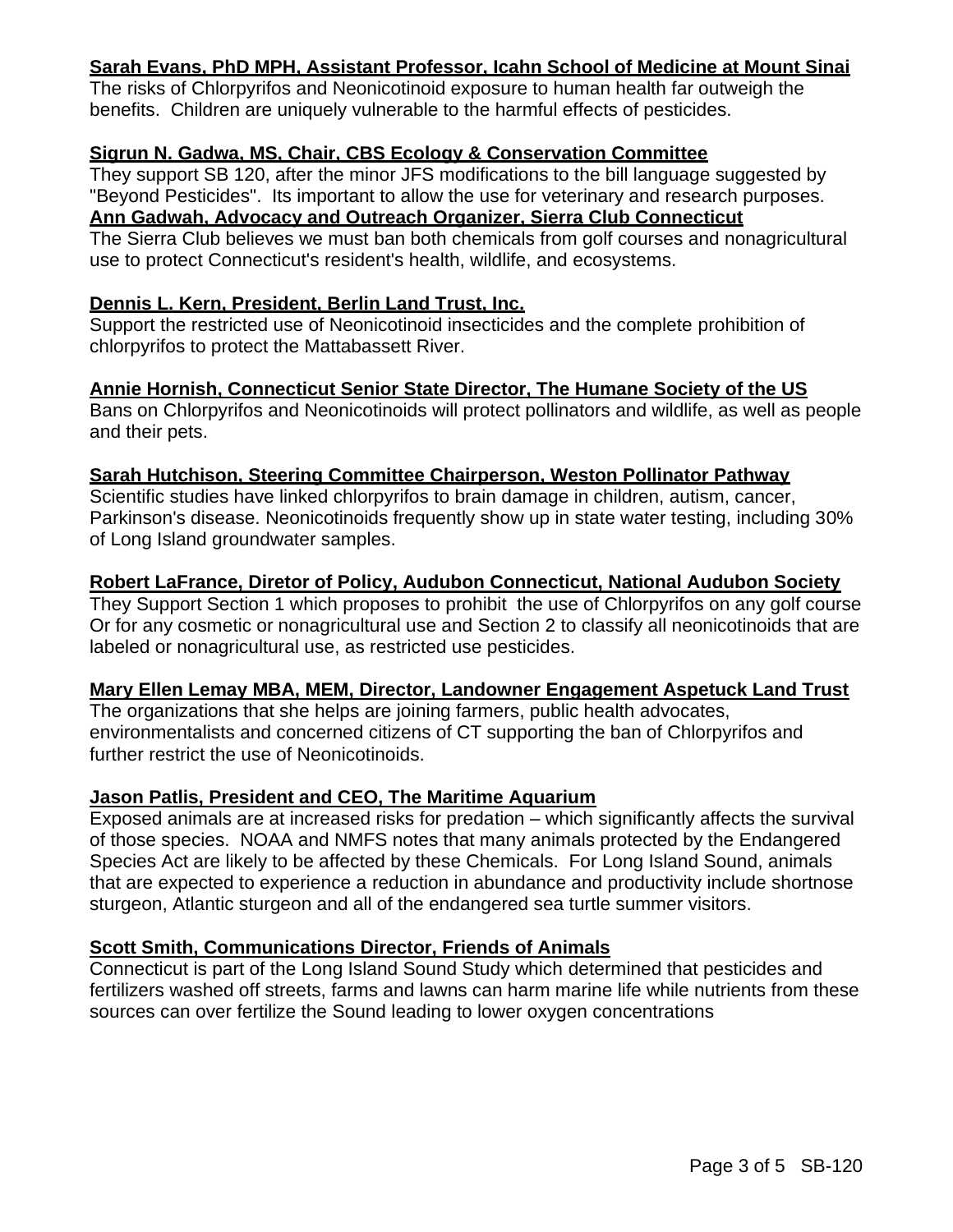# **NATURE AND SOURCES OF OPPOSITION:**

# **Peter Gorman, President, Connecticut Environmental Council**

It was not his intention to defend the use of chlorpyrifos or neonicotinoids but to defend the regulatory framework established under the FIFA and oppose restrictions of individual pest control products through legislative action.

# **Donna Hamzy Carrocia, Advocacy Manager of CCM**

CCM appreciates the intent of SB 120 but believes it the task of DEEP to regulate and manage the use of these and other products.

#### **Michelle L. Kopa, Director, State Government Relations & Public Policy Household & Commercial Products Association**

SB 120 will restrict the use of pesticides that contain an active ingredient belonging to the neonicotinoid class of insecticides. The bill would indiscriminately limit access to a wide range of consumer products, which will harm Connecticut residents and impact their ability to protect their homes and outdoor perimeters with safe and affordable products used against a variety of public health pests.

# **Lawn Doctor of New Haven County, Litchfield County, Northern Fairfield County**

The products included in SB 120 are currently in the final stages of review by the Biden EPA as part of regulatory framework established under the FIFRA. This review process ensures that all registered products "will not generally cause unreasonable adverse effects on the environment". They encourage the legislature to fully fund DEEP and support their efforts to effectively monitor, manage and enforce pesticide regulations.

## **Robert H. Mann, Director of Sate & Government Relations National Association Of Landscape Professionals**

Usage of chlorpyrifos on golf courses is limited to discreet areas of concern, not blanket applied to the entire course. Further, applications are performed by highly trained and credentialed turfgrass professionals. The EPAs 2006 registration decision that the risk of exposure to children on golf course turf is not of concern. Neonicotinoid language seems to be redundant with the status quo as of 2018 whereupon neonicotinoids were treated as restricted use products.

## **Jeffrey T. Miller, President & Executive Director, Treated Wood Council**

The term "neonicotinoid" generally includes several pesticide subgroups, such as "imidacloprid", which is also used as a component in several wood preservative pesticides TWC members use these pesticides to treat dimensional lumber. These pesticides are only used either within a sealed steel cylinder of inside an enclosed building at a secure facilities by a trained technician, and are not sold or distributed to the public. You could include an exclusion for "wood preservative pesticides" in the definition of "neonicotinoids" as defined .

# **Stenio Pesarini, Lawn Doctor of Hartford-Manchester**

Support an amendment that would make neonic products restricted use, thereby allowing certified applicators to continue utilizing such products on turf, trees and ornamental plants.

## **Ronald B. Phillips, Senior Vice President, Policy, Animal Health Institute**

Asking that animal flea and tick products be exempt form SB 120 which are approved by EPA.